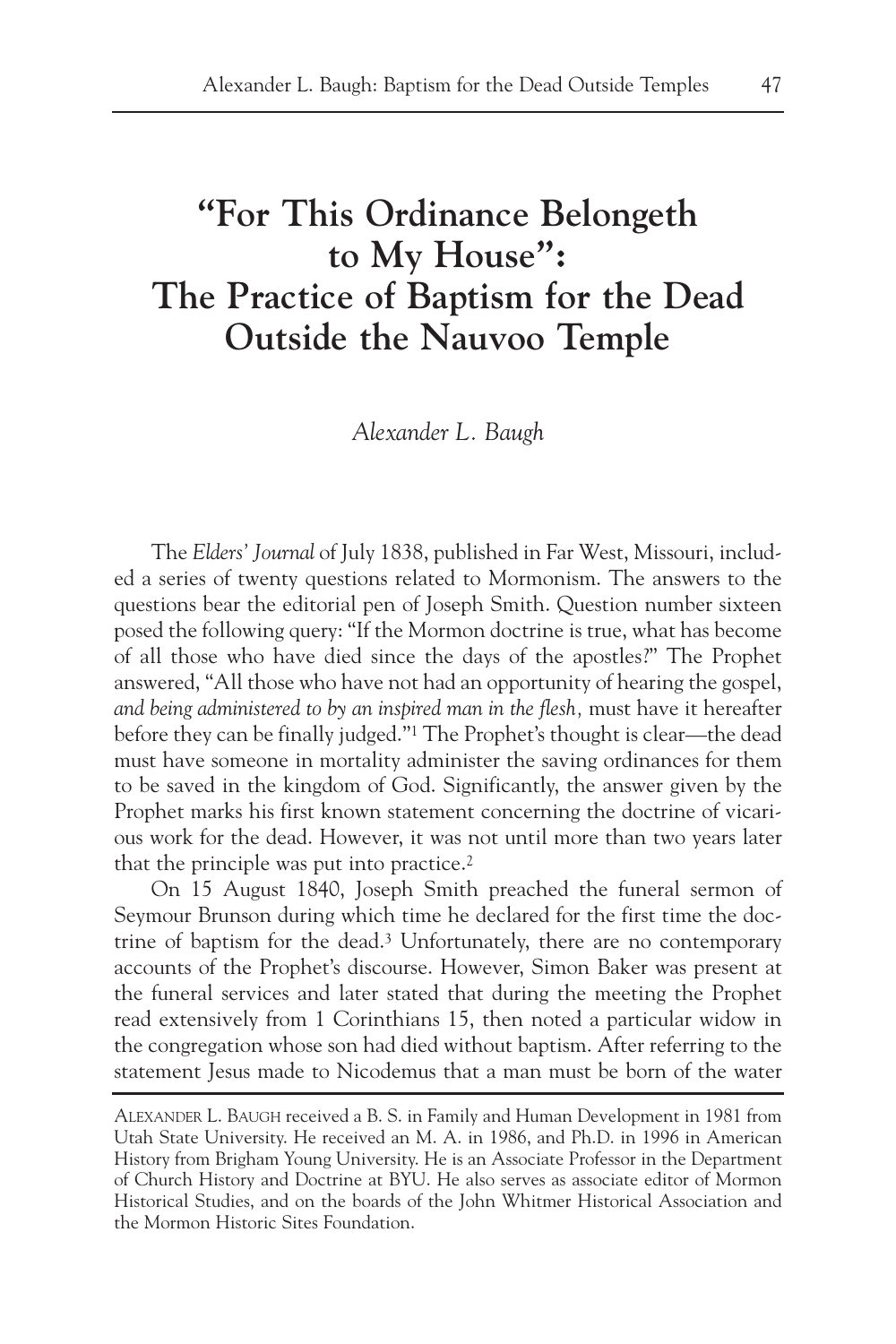and of the spirit, Baker recalled the Prophet saying that the Saints "could now act for their friends who had departed this life, and that the plan of salvation was calculated to save all who were willing to obey the requirements of the law of God."4



*South end of Main Street, Nauvoo, Illinois, with the Mississippi River and Lake Cooper formed by the Keokuk Dam in the background (2002). In the 1840s, this location was of four riverboat landings in the Nauvoo area. Baptisms, both for the living and the dead, are known to have been performed at this location. Photograph by Alexander L. Baugh.*

It is not known precisely when the first proxy baptism or baptisms were performed, however, the first documented baptism for the dead was performed on 12 September 1840. On that occasion Jane Neyman requested that Harvey Olmstead baptize her in behalf of her deceased son Cyrus Livingston Neyman. Vienna Jacques witnessed the proxy baptism by riding into the Mississippi River on horseback to hear and observe the ceremony. A short while later, upon learning the words Olmstead used in performing the baptism, Joseph Smith gave his approval of the ordinance.<sup>5</sup>

In the early 1840s, Nauvoo had four landing sites—the Upper Stone House Landing, the Kimball Wharf, the Lower Stone House Landing, and the Main Street Dock near Joseph Smith's Homestead and later the Nauvoo House.6 Each of these locations likely would have provided a suitable place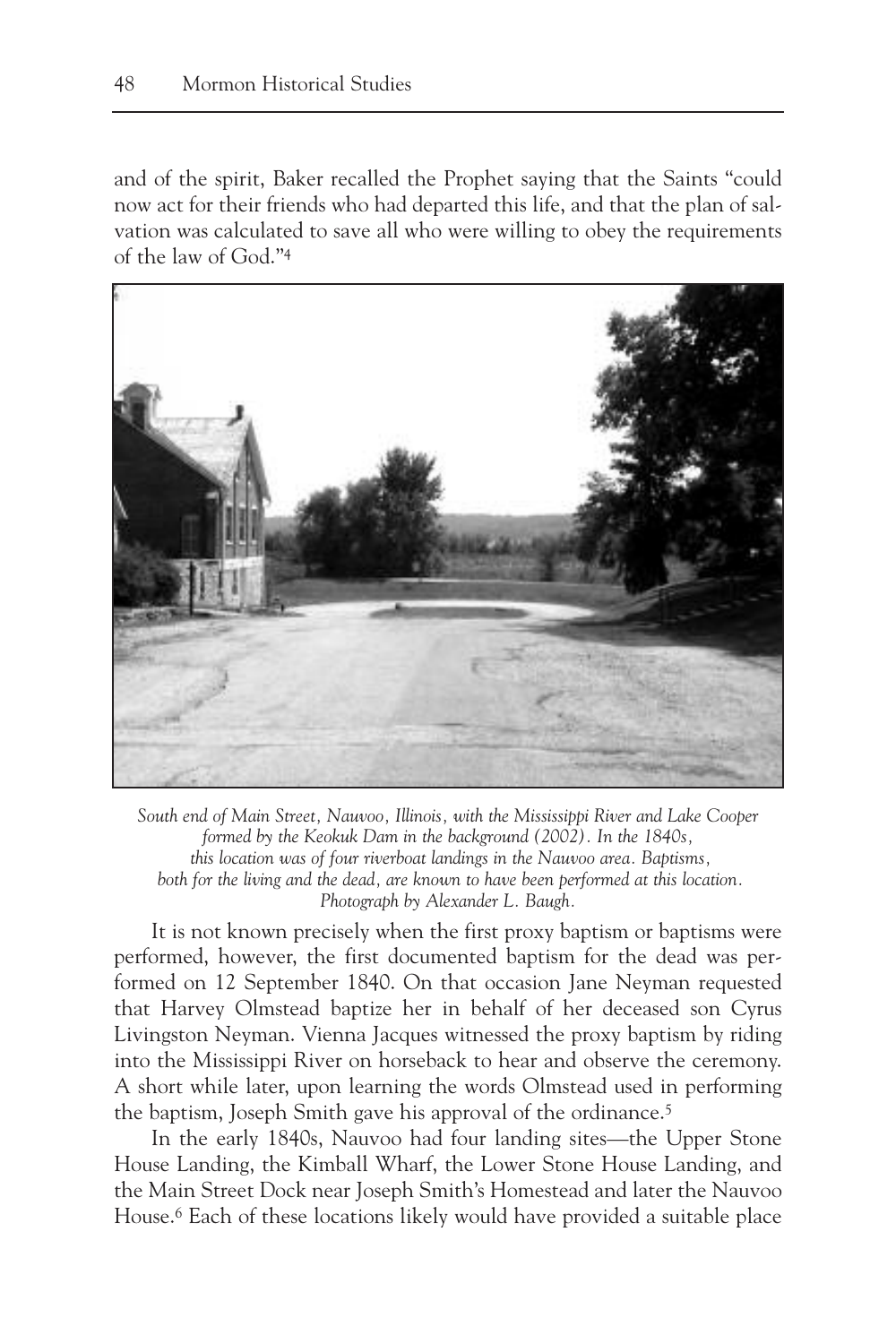for baptisms to be performed, although the ordinance was conducted at any number of locations near the riverbank. Traditionally, the Main Street Landing has been the site generally believed to be where baptism, both for the living and the dead, was performed most frequently.

There is a good possibility that Alvin Smith, Joseph Smith's older brother who died in November 1823, was one of the first deceased persons to have his baptismal work performed. Lucy Mack Smith recalled that just prior to her husband's death, Joseph told his father, "that it was . . . the privilege of the Saints to be baptized for the dead," whereupon Joseph Sr., requested that, "Joseph be baptized for Alvin immediately."7 Significantly, Joseph Sr., died on 14 September 1840, less than a month after the Prophet first taught the doctrine of baptism for the dead and only two days after Jane Neyman was baptized in behalf of her deceased son. If Joseph and the Smith family were true to their father's request that Alvin's baptism be done "immediately," the likelihood exists that it was performed sometime around mid-September. The record containing the early proxy ordinance information indicates that Hyrum acted as proxy (not Joseph, as Father Smith requested), but does not give any other date than the year 1840.8 The ordinance was performed for Alvin a second time, again by Hyrum in 1841, and was probably done after the font was completed and dedicated in the basement of the Temple.9 A friend and contemporary of the Prophet, Aroet Hale, stated that Joseph Smith instructed the Saints, "to have the work done over as quick as the temple was finished, when it could be done more perfect."10

### **Developmental Beginnings**

The early practice and procedure of baptism for the dead during the Nauvoo years was developmental and not as clearly defined as it is today. For example, first, in the case of the Neymans, a female was baptized for a male. Second, though a witness was present (Vienna Jacques), the individual was not a priesthood holder. Third, no mention is made of a confirmation following the baptism (although there may have been one, perhaps soon after the baptism or sometime later). Fourth, no "official" baptismal record is known to exist. Finally, the ordinance was performed in the Mississippi River, not in a temple font. In consideration of these irregularities, in 1873 Brigham Young reported the following:

When Joseph received the revelation that we have in our possession concerning the dead, the subject was opened to him, not in full but in part, and he kept on receiving. When he had first received the knowledge by the spirit of revelation how the dead could be officiated for, there are brethren and sisters here, I can see quite a number here who were in Nauvoo, and you recollect that when this doctrine was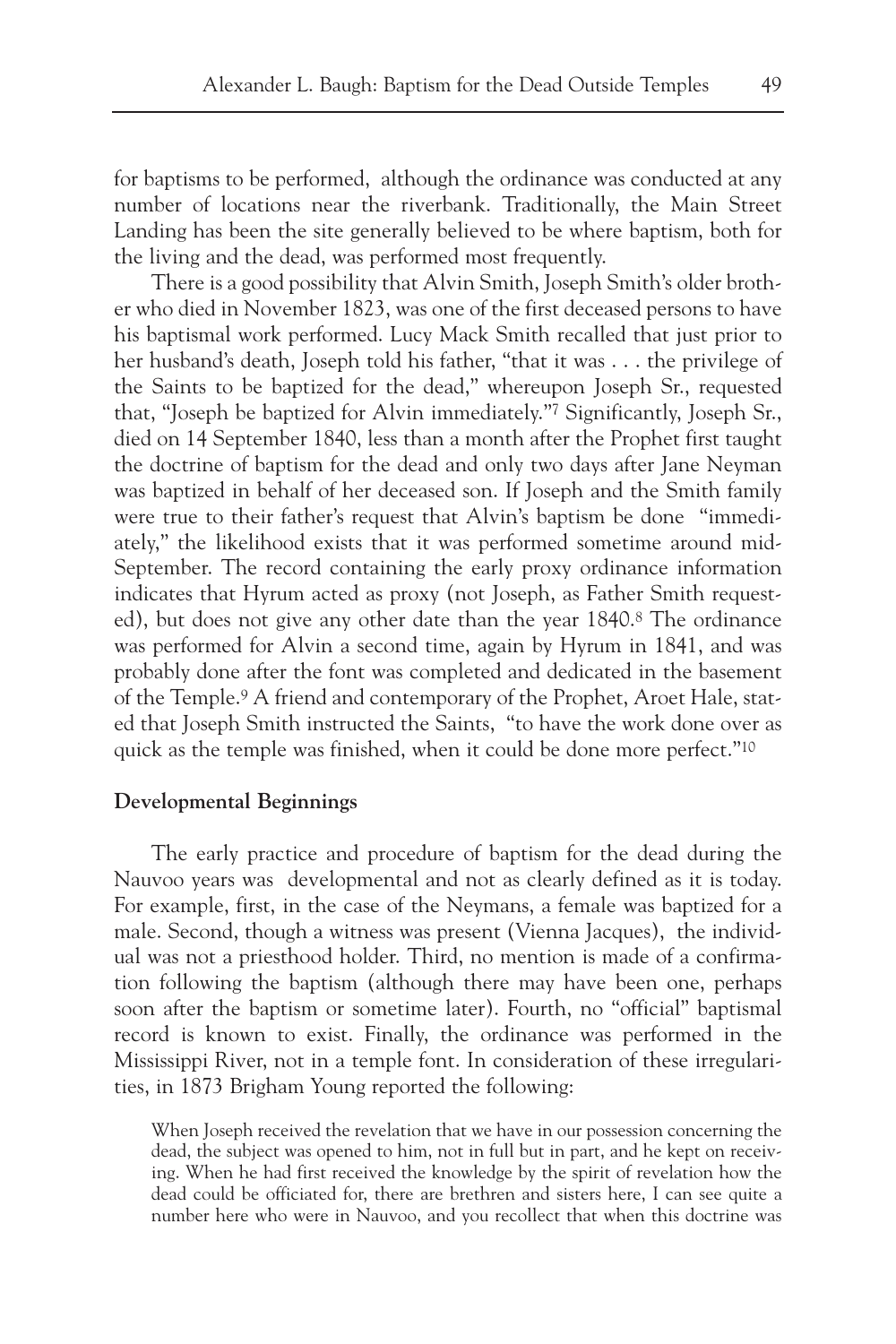first revealed and in hurrying in the administration of baptism for the dead, that sisters were baptized for their male friends, were baptized for their fathers, their grandfathers, their mothers and their grandmothers, &c. I just mention this so that you will come to understanding, that as we knew nothing about this matter at first, the old Saints recollect, there was little by little given, and the subject was made plain, but little was given at once. Consequently, in the first place people were baptized for their friends and no record was kept. Joseph afterwards kept a record, &c. Then women were baptized for men and men for women.<sup>11</sup>

Thus, Joseph Smith gave additional instructions to the Saints concerning baptism for the dead as he came to more fully understand the principle. By September 1842, a little more than two years after his first discourse on the subject, his words and teachings reveal that he had gained a profound theological and symbolic understanding of proxy baptism (see D&C 128:1–18). With this increased understanding came the need to be more procedurally correct in the performance of the ordinance; hence, instruction was given that a recorder be present to properly record and archive the ordinance (see D&C 127:5–9).12

As indicated, the first proxy baptisms were performed in Nauvoo in the Mississippi River. In the first revelatory instruction concerning baptism for the dead, given in 19 January 1841—five months after the first baptisms for the dead were performed—the Saints were instructed that this practice would be temporary. "For a baptismal font there is not upon the earth, that they, my saints, may be baptized for the dead—For this ordinance belongeth to my house, and cannot be acceptable to me, only in the days of your poverty, wherein ye are not able to build a house unto me" (D&C 124:29–30; see also vv. 31–34). In essence, the revelation allowed a provision for the performance of the ordinance outside the temple until a font could be completed and placed in the temple, or the temple itself was completed.

The Saints enthusiastically embraced the doctrine and practice. Examining the records of baptisms for the dead performed in 1841, M. Guy Bishop calculated that 6,818 baptism for the dead were performed.13 Furthermore, considering the fact that baptisms for the dead were not performed in the Nauvoo Temple until 21 November, the majority of the baptisms performed in 1841 would likely have been river baptisms. Bishop also notes that in 1841 the most active Latter-day Saint proxy was Nehemiah Brush who was baptized for more than one hundred deceased relatives and friends. The most baptized woman was Sarah M. Cleveland, who performed the saving ordinance for forty deceased persons.14

Several individuals recorded their experiences and first impressions of participating in the new practice. "I saw the Elders baptizing for the dead in the Mississippi River," Robert Horne wrote. "This was something new to me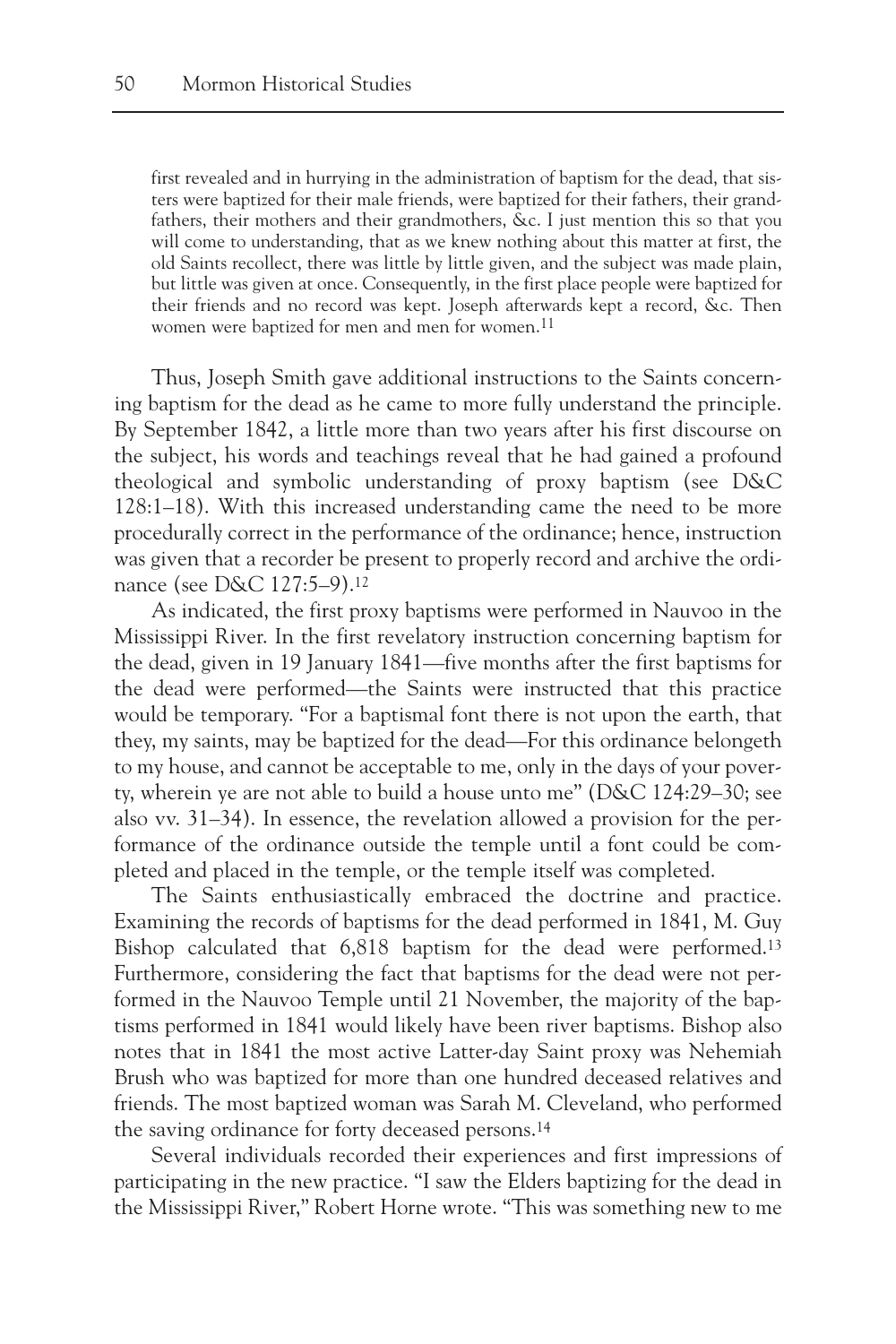

*The Mississippi River, looking east towards Nauvoo. Courtesy of LDS Church Archives.*

and the beauty of this great principle dawned upon me. I had never heard of such a doctrine then. Orson Pratt was baptizing. Brother Joseph stood on the banks."15 Aroet Hale remembered Joseph Smith performing more than two hundred baptisms in the Mississippi River. "Then the apostles and other elders went into the river and continued the same ordinance. Hundreds were baptized there."16 Wilford Woodruff stated that Joseph Smith "went into the Mississippi River, and so did I, as well as others, and we each baptized a hundred for the dead."17 Interestingly, while the Prophet was known to have officiated in performing the ordinance, there is no record that he ever participated as a proxy.18

### **Baptism for the Dead Practiced Outside Nauvoo**

A significant part of D&C Section 124 often overlooked is a provision in the revelation allowing for the Saints living outside Nauvoo to temporarily perform the ordinance. The revelation stated, "And after this time [after the Saints had a sufficient time to complete a place in the temple to perform baptisms], your baptisms for the dead *by those who are scattered abroad,* are not acceptable unto me, saith the Lord. For it is ordained that in Zion, and in her stakes, and in Jerusalem, those places which I have appointed for refuge, shall be the places for your baptisms for the dead" (D&C 124:35–36; emphasis added).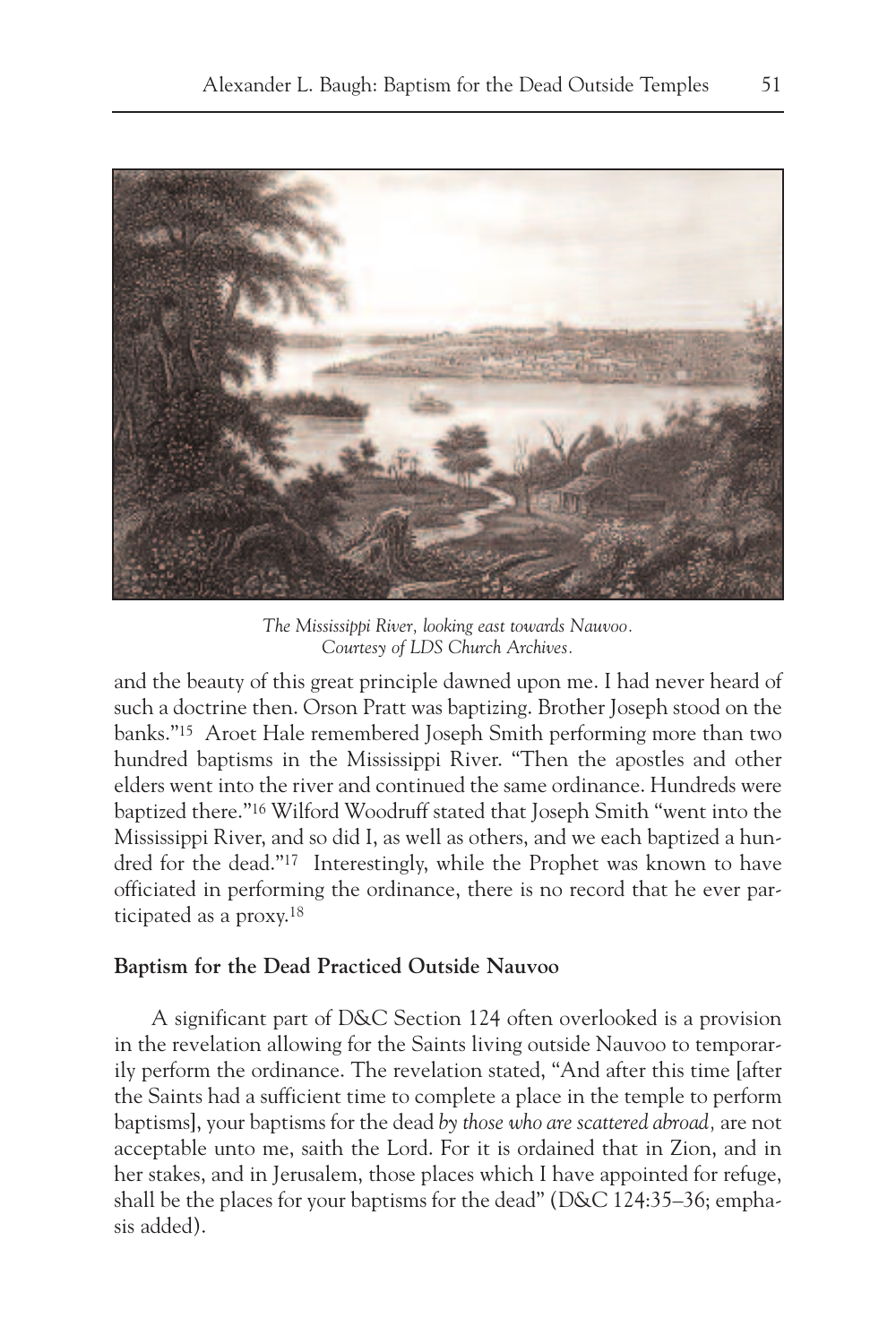Historical sources reveal that baptisms for the dead were indeed performed by Latter-day Saints living in areas other than Nauvoo. For example, on 9 November 1840, a meeting was held at the home of Melvin Wilbur in Quincy in Adams County, Illinois. Somewhere near the Wilbur property, perhaps in the Mississippi River, Ezra T. Benson was baptized for his deceased brother John Benson.19 At this same time, members of the Lima/Yelrome branch, situated just a few miles north of Quincy, were also performing the ordinance. On 7 November 1840, John Murdock, Gardner Snow, Edmund Durfee, Albert Miner, Levi Osgood, Joseph Allen, Lane Durfee, Lydia B. English, and Sarah Weston, "performed baptisms for their dead friends." One week later, on 14 November, the ordinance was attended to again by six branch members.20 The fact that there is evidence showing that Latter-day Saints were performing baptisms for the dead in these outlying areas, suggests that Mormons in other settlement communities such as Montrose, Nashville, Ramus, LaHarpe, and Plymouth, may have also engaged in the practice.

Baptism for the dead was also practiced in Kirtland, Ohio. In fact, it was probably due to problems associated with the leadership of the Church in Kirtland that the practice of baptism for the dead outside the temple was cut short. During the Church's October 1840 general conference held in Nauvoo, Almon W. Babbitt was appointed to preside as stake president over approximately three to four hundred Latter-day Saints still residing in Kirtland.<sup>21</sup> At the time of the conference, it had only been six weeks since Joseph Smith had first publically revealed the doctrine of baptism for the dead, and during one of the sessions the Prophet delivered another major discourse on the subject.22 Clearly, Babbitt knew of the doctrine before leaving Nauvoo and then taught the principle to the Ohio Saints after his arrival. On 23 May 1841, during a conference in Kirtland at which he presided, Babbitt entertained the subject. The minutes of the conference include the following report: "Elder Babbitt delivered a discourse on baptism for the dead, from 1 Peter 4:6, to a very large audience, setting forth that doctrine as compatible with the mercy of God, and grand council of heaven." W. W. Phelps, the conference clerk, followed Babbitt and "continued the same subject from 1 Corinthians 15:22, bringing scripture upon scripture to prove the consistency of this doctrine."23 The conference minutes end with the following entry: "About 25 baptisms took place, the most of which were for the dead."24 During the years the Church was in Ohio, a small dam was situated across a portion of the east branch of the Chagrin River in the Kirtland Flats area; the baptisms likely took place there.

Evidence that Latter-day Saints indeed practiced baptism for the dead in Kirtland in the early 1840s is also supported by Alfred Holbrook, a non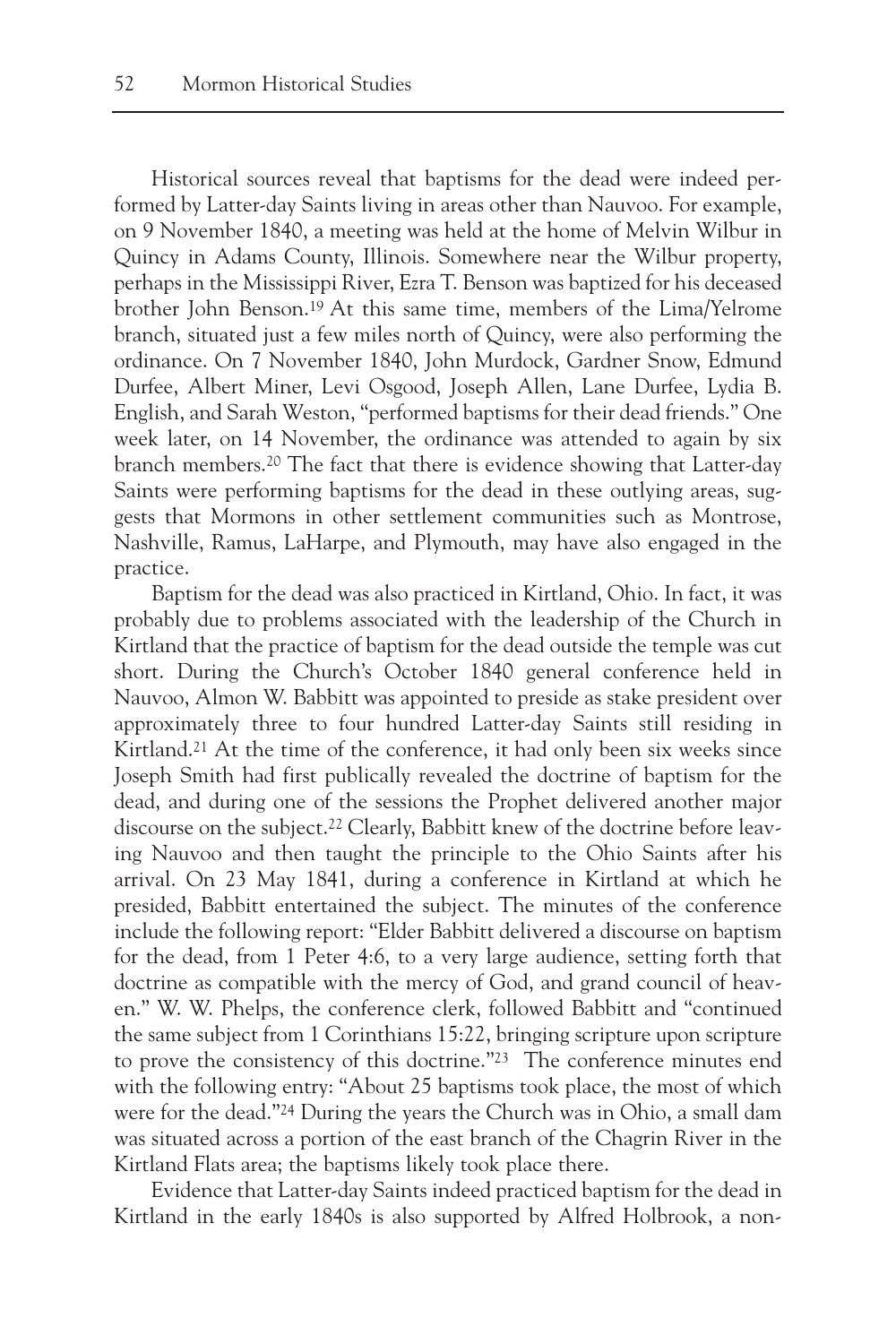Latter-day Saint who lived in the Kirtland area. In constructing his memoirs, Holbrook remembered the Saints instituting the practice in Kirtland but observed that the doctrine was rather strange to him, noting that "it seemed to me and others that this was running baptism into the ground."25

It is not known to what extent baptisms for the dead were performed in Kirtland, but the practice was relatively short-lived. Contrary to the First Presidency's counsel, Babbitt began preaching and promoting Kirtland, rather than Nauvoo, as the main gathering place. News of Babbitt's countermanding reached Church leaders in Nauvoo and was likely a primary reason why on 2 October 1841, during a general conference of the Church in Nauvoo, Babbitt was disfellowshipped.26 Then, the following day, the Prophet announced, "There shall be no more baptisms for the dead, until the ordinance can be attended to in the Lord's House. . . . *For thus saith the Lord!*"27 Four weeks later, on 31 October, Hyrum Smith, representing the First Presidency, addressed a letter to the Kirtland Saints in which he encouraged them to move to Nauvoo so that "the House of the Lord and the baptismal font shall be finished" and then added with possible reference to proxy work that "any proceedings of the Saints otherwise than to put forth their hands with their might to do this work, is not according to the will of God."28 In short, Babbitt's conduct and the lack of confidence exhibited by Church leaders in his leadership contributed to the cessation of the practice of baptism for the dead outside the temple both in Nauvoo and the surrounding Mormon settlements, and Kirtland.29

In total, the allowance and practice of performing proxy baptisms outside the temple lasted approximately thirteen and one-half months (15 August 1840–3 October 1841). With the announcement that such a practice must cease, the Saints in Nauvoo moved quickly to comply with Joseph Smith's directive. On 8 November 1841, Brigham Young dedicated a temporary wooden baptismal font in the basement of the unfinished temple.30 Less than two weeks later, on 21 November, the first baptisms for the dead were performed in the temple by Brigham Young, Heber C. Kimball, and John Taylor, who performed the ordinance for approximately forty deceased persons. Willard Richards, George A. Smith, and Wilford Woodruff performed the confirmations.31 Sometime in late 1845, a stone font replaced the wooden one.32

Although the Saints were instructed not to perform proxy baptisms outside the temple after the October 1841 conference, a few recorded instances were found showing that there were exceptions to the policy. Charlotte Haven, a non-Latter-day Saint who lived in Nauvoo in 1842-43, wrote a letter to her family in the east describing a baptismal service she observed being performed in behalf of the dead. In the letter, dated 2 May 1843, she wrote: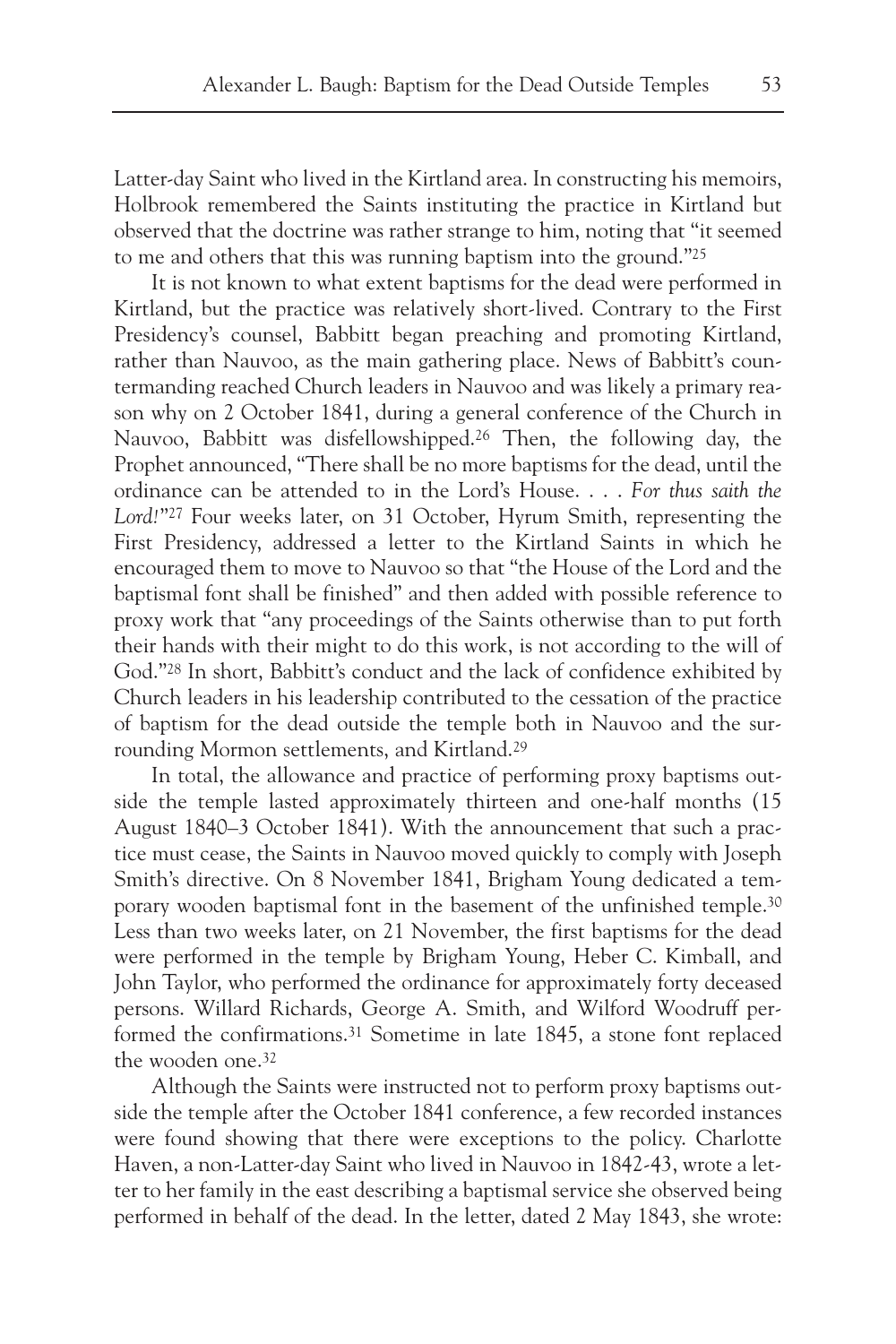Last Sunday morning . . . was a balmy spring day, so we took a bee-line for the river, down the street north of our house. Arriving there we rested a while on a log, watching the thin sheets of ice as they slowly came down and floated by. Then we followed the bank toward town, and rounding a little point covered with willows and cottonwoods, we spied quite a crowd of people, and soon perceived there was a baptism. Two elders stood knee- deep in the ice cold water, and immersed one another as fast as they could come down the bank. We soon observed that some of them went in and were plunged several times. We were told that they were baptized for the dead who had not had an opportunity of adopting the doctrines of the Latter Day Saints. So these poor mortals in ice-cold water were releasing their ancestors and relatives from purgatory! We drew a little nearer and heard several names repeated by the elders as the victims were douched, and you can imagine our surprise when the name George Washington was called. So after these fifty years he is out of purgatory and on his way to the "celestial" heaven! It was enough and we continued our walk homeward.33

Wilford Woodruff recorded two instances where he and others performed baptisms for the dead outside the temple after the October 1841 injunction. The first of these occurred on 26 August 1844. He recorded in his journal that he and his wife Phoebe, "went to the River in company with Mrs. Woodruff to be baptized for some our dead friends." He continued, "I was baptized for five of my friends under hands of G. A. Smith & confirmed under the hands of Elder Richards." He then notes the names for whom he was baptized, each of whom were his relatives. Phoebe was also baptized for five deceased persons who were members of her family.34 Even though the temple's wooden font was in place in November 1841, and the stone font in use in late 1845, ongoing construction probably prohibited use of the baptistry at times, thereby necessitating the need to perform the ordinance elsewhere.

#### **Post-Nauvoo Baptisms for the Dead**

Following the Nauvoo exodus, with the exception of three documented instances, baptism for the dead was not practiced again until 1867. The first of these occurred on 4 April 1848. While in Iowa, just prior to his return trip to the Salt Lake Valley, Wilford Woodruff performed nine baptisms for deceased persons in the Missouri River, followed by four confirmations.35 On 21 August 1855, Margaret E. Moffatt was baptized and confirmed for Lyrena Evans Moffatt by Ezra T. Benson in City Creek in Salt Lake City. Two years later, on 23 October 1857, Nancy Kent was baptized for Nabby Howe, and Fanny Smith was baptized for Nabby Young, with John and Joseph Young officiating.36 These two baptisms took place in the baptismal font affixed to the Endowment House in Salt Lake City.37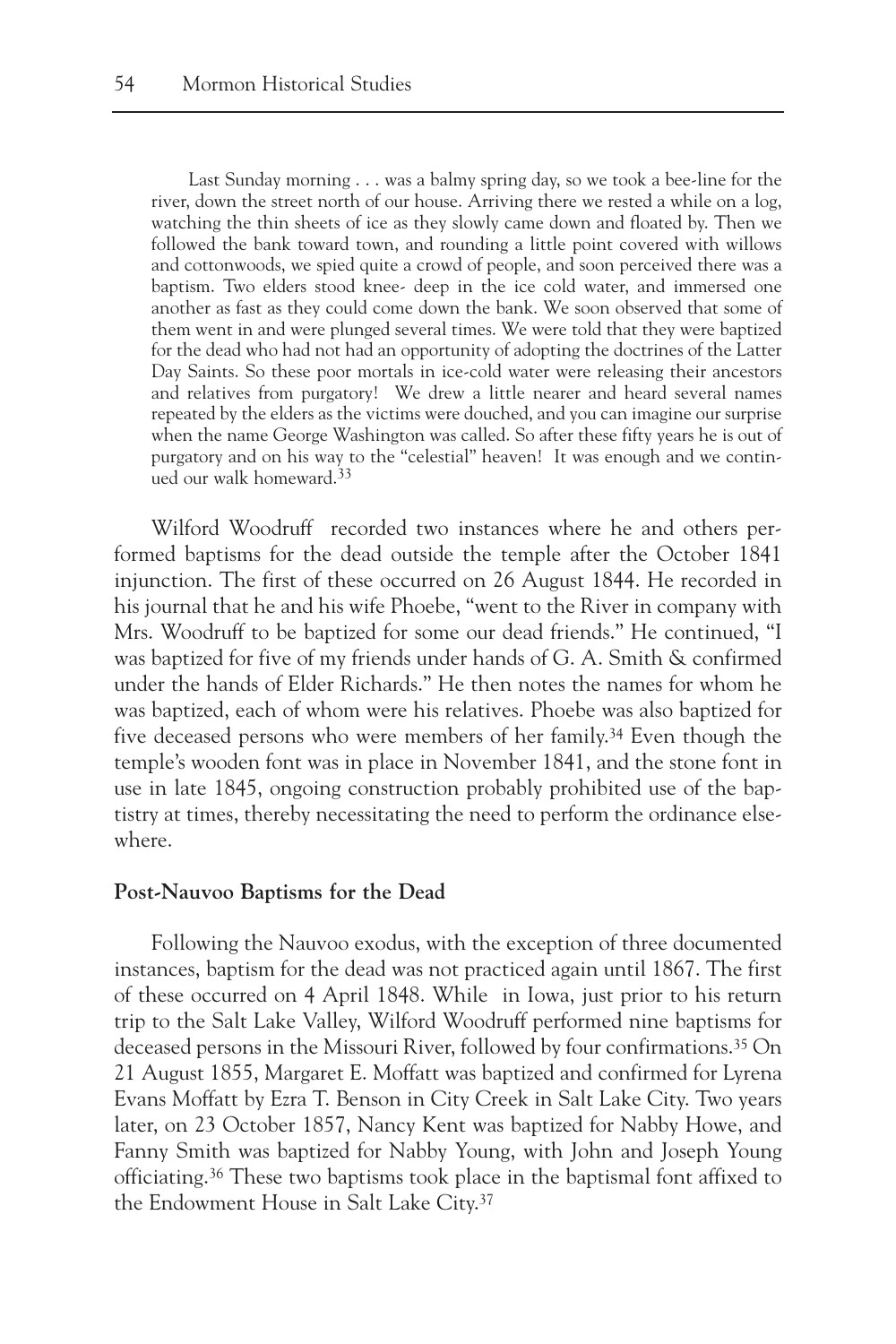Beginning in 1867, Church leaders once again allowed members to perform baptisms for the dead in the Endowment House font. This practice continued for a period of nine years (1867-76) until the completion and dedication of the St. George Temple in 1877. One example of this is the case of Martin Harris, one of the Three Witnesses to the Book of Mormon. On 29 August 1870, Harris arrived in Utah. During the first week of September he met with several Church leaders who instructed him concerning some of the doctrines that had been revealed since his disaffection from the Church in late 1837, including the principle of baptism for the dead. Following his own rebaptism by Edward Stevenson and reconfirmation by Orson Pratt, "he returned into the font and was baptized for several of his dead friends fathers, grandfathers, etc. . . . [and] his sister also was baptized for the female relatives, and they were confirmed for and in behalf of those whom they were baptized for, by . . . Jos. F. Smith being mouth."38

With the completion of the St. George Temple, all of the ordinances for the dead, including priesthood ordinations, endowments, and sealings, could be administered. Thereafter, the practice of performing temple ordinances, including baptism for the dead outside the temple, came to a permanent end.

## **Notes**

1. *Elders' Journal of The Church of the Latter Day Saints*, 1 (July 1838): 43; emphasis added.

2. The Prophet's initial understanding of vicarious work for the dead may have come to him as a result of the vision he received in January 1836 concerning his older brother Alvin, who had died in 1823, prior to the restoration of the gospel (D&C 137). In the vision, Joseph stated that he saw Alvin in the celestial kingdom, but wondered how he could have received such an inheritance without having received baptism under the proper authority (v. 6). It was then revealed to him that all those who died prior to the gospel being on the earth and all who would die henceforth without a knowledge of the gospel would be heirs of the celestial kingdom (vv. 7–8). With this revelation as a backdrop, the Prophet probably came to understand that while the gospel could be received by the dead following their departure from this life, the ordinance work must be performed for them by someone living in mortality.

3. Seymour Brunson died on 10 August 1840. See *Times and Seasons* 1 (September 1840): 176; and Joseph Smith Jr., *History of The Church of Jesus Christ of Latter-day Saints,* ed B. H. Roberts, 2d. ed., rev., 7 vols. (Salt Lake City: Deseret Book, 1971), 4:179 (hereafter cited as *History of the Church*). The date of 15 August 1840 is usually given as the date for Brunson's funeral. See Journal History of the Church of Jesus Christ of Latter-day Saints, 15 August 1840, LDS Church Archives, Family and Church History Department, The Church of Jesus Christ of Latter-day Saints, Salt Lake City, Utah, microfilm copy in Harold B. Lee Library, Brigham Young University, Provo, Utah (hereafter cited as Journal History). Don F. Colvin gives 10 August 1840 (Brunson's death date) as the funeral date. See Don F. Colvin, *Nauvoo Temple: A Story of Faith* (American Fork, Utah: Covenant Communications, 2002), 83. In a 19 October 1840 letter to the Twelve, the majority of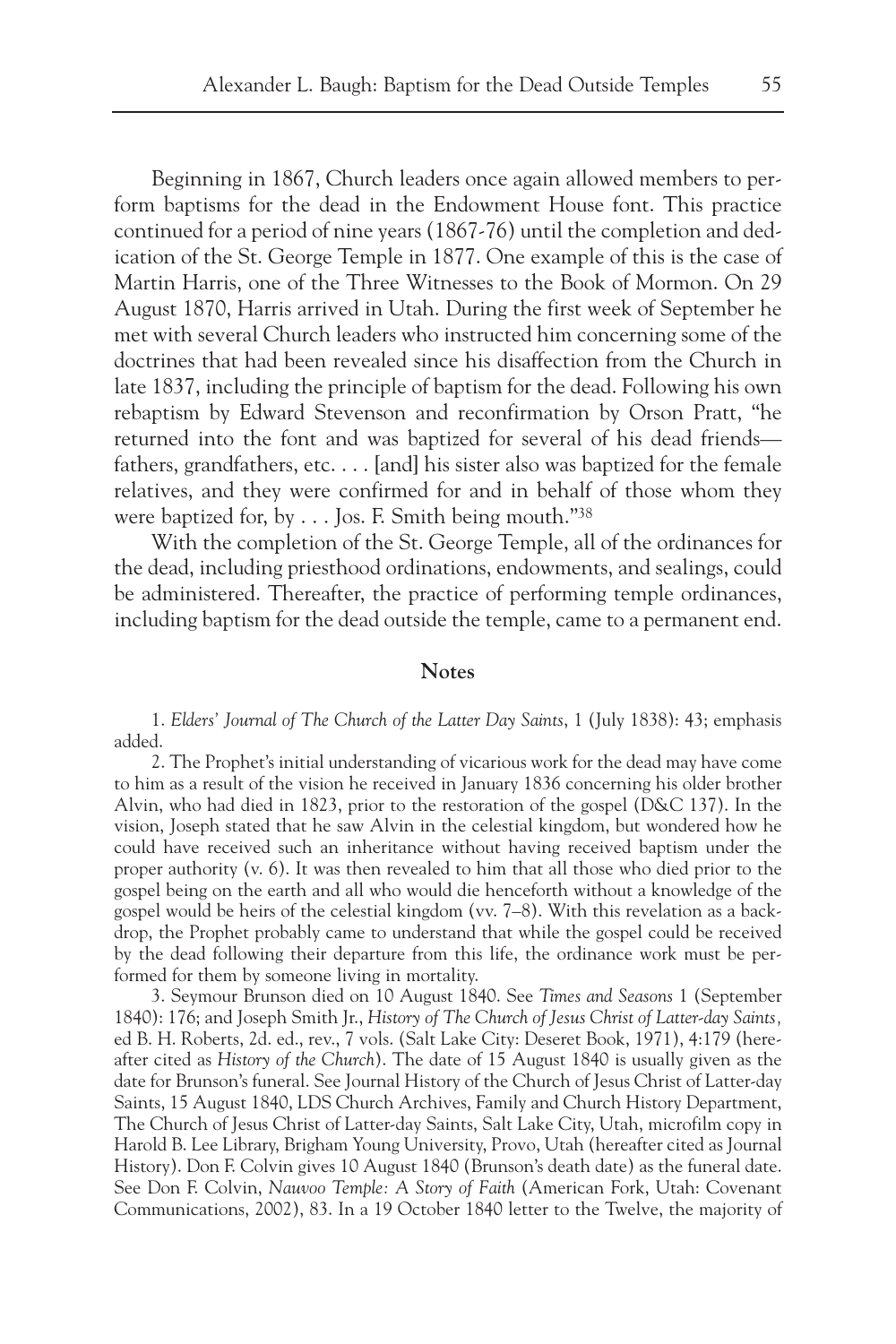whom were serving in Great Britain, Joseph Smith stated that he first taught the doctrine while preaching Brunson's funeral sermon. See *History of the Church*, 4:231. Brunson joined the Church in Ohio in January 1831. He played an active role as captain in the Caldwell County militia during the 1838 Mormon conflict in Missouri. At the time of his death, he was a devoted friend of Joseph Smith and a member of the Nauvoo high council. See "A Short Sketch of Seymour Brunson, Sr.," *Nauvoo Journal* 4, no. 1 (Spring 1992): 3–5.

4. Simon Baker, Statement, in Journal History, 15 August 1840; also cited in Andrew F. Ehat and Lyndon W. Cook, eds., *The Words of Joseph Smith* (Provo, Utah: Religious Studies Center, Brigham Young University, 1980), 49 note 1.

5. See Nauvoo Baptisms for the Dead, Book A, attached note, microfilm no. 183,376, LDS Family History Library, Salt Lake City, Utah, microfilm copy in Harold B. Lee Library, Brigham Young University, Provo, Utah. See also, Jane Neyman and Vienna Jacques, Statement, 29 November 1854, in Journal History, 15 August 1840. The Journal History gives the name spelling N-e-y-m-o-n.

6. See LaMar C. Berrett, Keith W. Perkins, and Donald Q. Cannon, *Sacred Places, Ohio and Illinois: A Comprehensive Guide to Early LDS Historical Sites* (Salt Lake City: Deseret Book, 2002), 104-105, 115-17, 133-34, 195-96.

7. Lucy Mack Smith, *Lucy's Book: A Critical Edition of Lucy Mack Smith's Family Memoir*, ed. Lavina Fielding Anderson (Salt Lake City: Signature Books, 2001), 714.

8. Nauvoo Baptisms for the Dead, Book A, 145.

9. Nauvoo Baptisms for the Dead, Book A, 149.

10. Aroet Lucious Hale, "Diary of Aroet Lucious Hale, 1828-1849," typescript, 8, L. Tom Perry Special Collections, Harold B. Lee Library, Brigham Young University, Provo, Utah, spelling and capitalization corrected. Although the document is titled as a diary, it is actually an autobiography.

11. *Journal of Discourses*, 26 vols. (London: F. D. Richards, 1854-86), 16:165. Wilford Woodruff later recalled, "When that [baptism for the dead] was first revealed . . . a man would be baptized for both male and female [but] afterward we obtained more light upon the subject and President Young taught the people that men should attend to those ordinances for the male portion of their dead friends and females for females." Journal History, 9 April 1857; as cited in M. Guy Bishop, "'What Has Become of Our Fathers?': Baptism for the Dead at Nauvoo," *Dialogue: A Journal of Mormon Thought* 23, no. 2 (Summer 1990): 87.

12. Between August 1840 and September 1842, Joseph Smith addressed the Saints on the subject of baptism for the dead on at least eight occasions. See Ehat and Cook, *The Words of Joseph Smith*, 37 (15 August 1840); 38 (4 October 1840); 70 (8 April 1841); 71 (11 April 1841); 77–79 (3 October 1841); 109–10 (27 March 1842); 111 (7 April 1842); 131 (31 August 1842). In 1843–44, the Prophet addressed the subject on only four occasions. See Ehat and Cook, *The Words of Joseph Smith*, 210–11, 213 (11 June 1843); 333 (10 March 1844); 362–65 (8 April 1844); 368, 370–72 (12 May 1844).

13. Bishop, "'What Has Become of Our Fathers?'" 88-89. Since instructions regarding accurate record-keeping were not in place at that time, the 6,818 figure would have been larger.

14. Bishop, "'What Has Become of Our Fathers?'" 90.

15. "Reminiscences of the Church in Nauvoo," *Millennial Star* 55 (4 September 1893): 585.

16. Hale, "Diary," 8, spelling and capitalization corrected.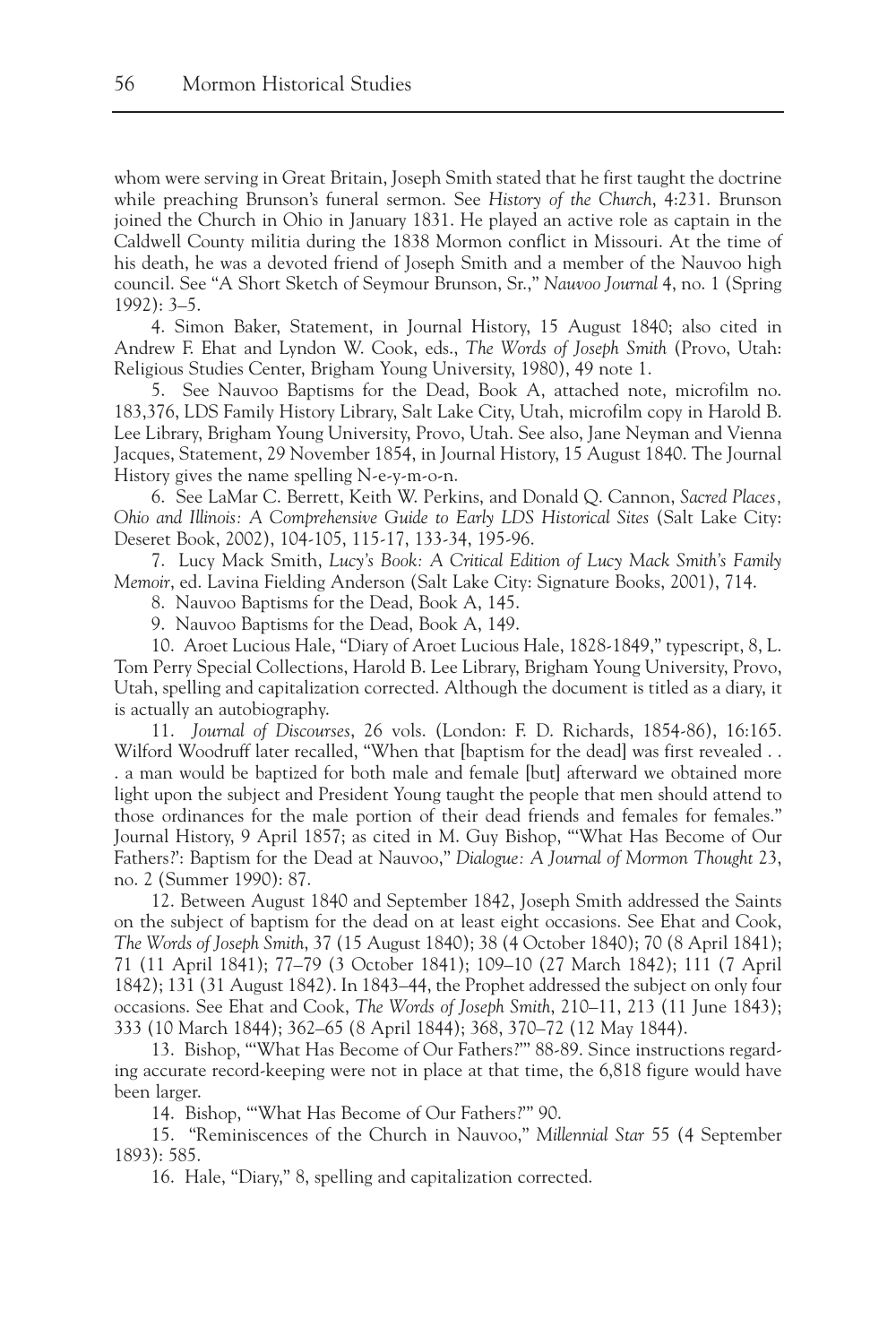17. Wilford Woodruff, "The Law of Adoption," 8 April 1894 General Conference Address, in Brian H. Stuy, ed., *Collected Discourses*, 5 vols. (Burbank, California, and Woodland Hills, Utah: B. H. S. Publishing, 1987-1992), 4:71.

18. Bishop, "'What Has Become of Our Fathers?'" 92.

19. Nauvoo Baptisms for the Dead, Book A, attached note. See also, A Record of the Branch in Quincy, 9 November and 15 November 1840, Church Archives; Richard E. Bennett, "'Quincy–The Home of Our Adoption': A Study of the Mormons in Quincy, Illinois, 1838-40," *Mormon Historical Studies* 2, no. 1 (Spring 2001): 115; also in Susan Easton Black and Richard E. Bennett, *A City of Refuge: Quincy, Illinois* (Salt Lake City: Millennial Press, 2000), 101; and Bishop, "'What Has Become of Our Fathers?'" 87-88.

20. "Early Branches (Lima, Adams, Illinois to Mendon Monroe, New York)," *The Nauvoo Journal* 3, (April 1991): 24. I have corrected the spelling of the Durfee's.

21. *History of the Church,* 4:204.

22. *History of the Church*, 4:206.

23. "Minutes of a Conference, Held in Kirtland, Ohio, May 22nd 1841," *Times and Seasons* 2 (1 July 1841): 459, also in Lyndon W. Cook and Milton V. Backman, Jr., eds., *Kirtland Elders' Quorum Record, 1836–1841* (Provo: Grandin Book, 1985), 58.

24. "Minutes," *Times and Seasons* 2 (1 July 1841): 460; also in Cook and Backman, *Kirtland Elders' Quorum Record,* 59.

25. Alfred Holbrook, *Reminiscences of the Happy Life of a Teacher* (Cincinnati: Elm Street Printing Company, 1885), 223. Holbrook claims the Mormon practice of baptism for the dead was introduced and took place in Kirtland while Joseph Smith and Sidney Rigdon were residing there (i.e., before 1838). This is an obvious error, since the practice did not begin until May 1841, more than three years after the Prophet and Rigdon left northeastern Ohio. However, the fact that Holbrook had any knowledge of it whatsoever indicates that he was at least aware that it was practiced by the Saints there.

26. *History of the Church,* 4:424.

27. *History of the Church*, 4:426.

28. *History of the Church*, 4:443–44.

29. For a brief discussion of Kirtland under Babbitt's leadership, see Davis Bitton, "The Waning of Mormon Kirtland," *BYU Studies* 12, no. 4 (Summer 1972): 456–57. Biographical information on Babbitt's life and church involvement is found in Andrew Jenson, *Latter-day Saint Biographical Encyclopedia*, 4 vols. (Salt Lake City: Andrew Jenson History Company, 1901), 1:284–86; and A. Gary Anderson, "Almon W. Babbitt and the Golden Calf," in H. Dean Garrett, ed., *Regional Studies in Latter-day Saint Church History: Illinois* (Provo: Department of Church History and Doctrine, Brigham Young University, 1995), 35–54.

30. *History of the Church,* 4:446.31. *History of the Church*, 4:454.

32. The *Times and Seasons* reported in January 1846, that "The Font, standing upon the twelve stone oxen, is about ready." *Times and Seasons* 6 (20 January 1846): 1096. However, Virginia S., and J. C. Harrington, in their report of the archaeological investigations of the Nauvoo Temple property give evidence showing the stone font was probably being used in late 1845. See Virginia S. and J. C. Harrington, *Rediscovery of the Nauvoo Temple: Report on Archaeological Excavations* (Salt Lake City: Deseret News Press, 1971), 33.

33. Charlotte Haven, "A Girl's Letters from Nauvoo," *Overland Monthly and Out West Magazine* 16, no. 96 (December 1890): 629-30.

34. Wilford Woodruff, *Wilford Woodruff's Journal, 1833-1898, Typescript*, ed. Scott G. Kenney, 9 vols. (Midvale, Utah: Signature Books, 1983-1984), 2:455. On this occa